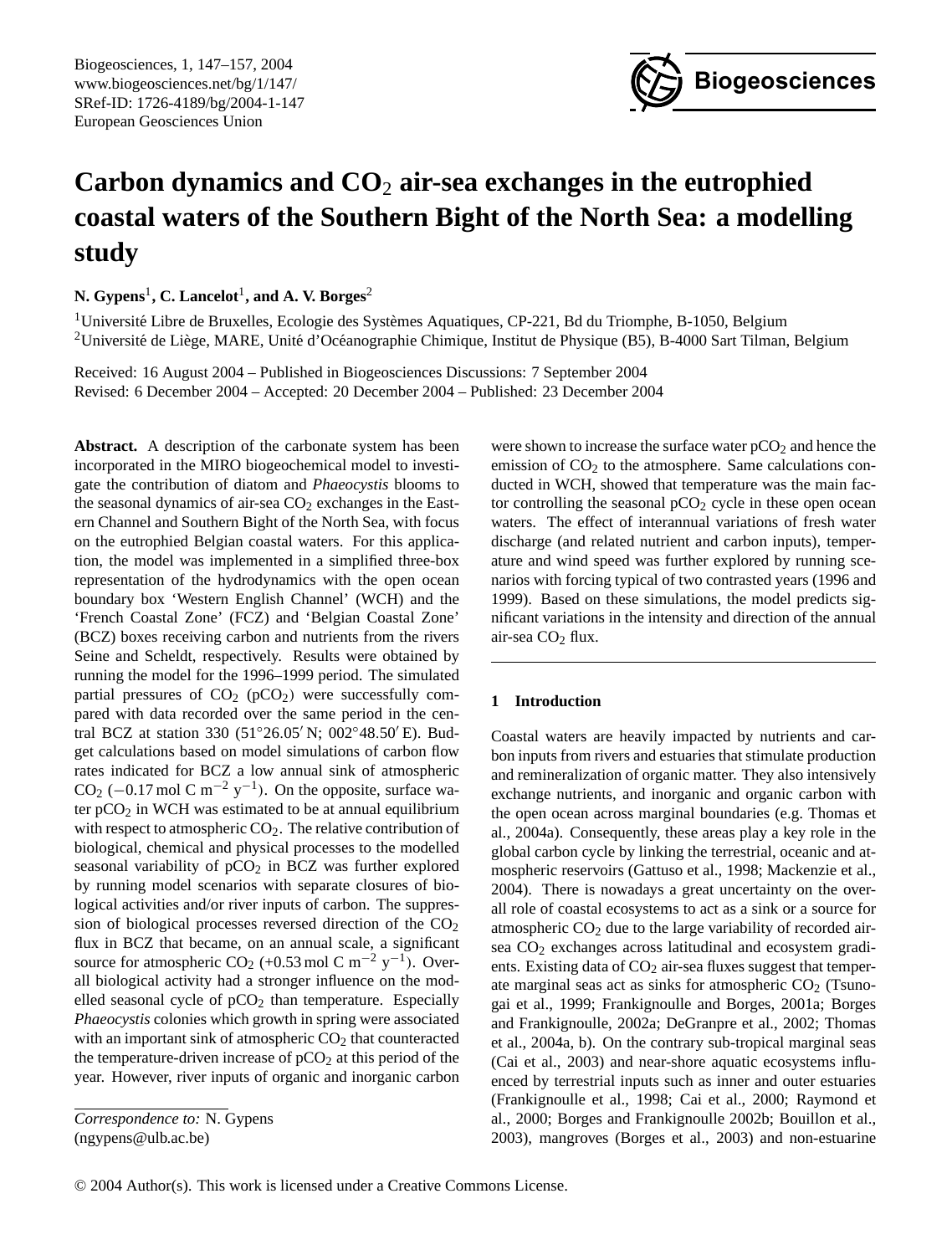salt marshes (Wang and Cai, 2004) act as sources of  $CO<sub>2</sub>$ to the atmosphere. However, the paucity of field data prevents the comprehensive biogeochemical description of the very diverse coastal ecosystems that is needed for the integration of  $CO<sub>2</sub>$  fluxes on a global scale. Furthermore, little is known on the seasonal and interannual variability of CO<sup>2</sup> dynamics and fluxes in coastal ecosystems, although it has been shown to be highly significant in open oceanic waters in relation to large scale climatic forcings acting at various time-scales (e.g. Takahashi et al., 2003). In the absence of long term time-series, these aspects of  $CO<sub>2</sub>$  cycling in coastal ecosystems can only be approached with modelling tools (e.g. Ianson and Allen, 2002). Up to now, little mechanistic modelling effort has been devoted to the description of the dynamics of dissolved inorganic carbon (DIC) in coastal environments (Walsh et al., 1994, 1996; Mackenzie et al., 2004).

The North Sea is amongst the best-studied coastal areas in the World, with respect to its physical, chemical and biological characteristics. However, the spatio-temporal monitoring of DIC has been limited to near-shore waters such as the German Bight, the Wadden Sea or the Belgian coastal zone (Hoppema, 1991; Borges and Frankignoulle, 1999, 2002b; Brasse et al., 2002). Recently the seasonality of  $pCO<sub>2</sub>$  has been investigated in the whole North Sea (Thomas et al., 2004b). On this basis a detailed carbon budget that identifies the major players in the large scale air-sea  $CO<sub>2</sub>$  fluxes has been established (Thomas et al., 2004b). Results point the Southern Bight as distinct from the Northern North Sea in terms of organic and inorganic carbon cycling. This is related to both their different hydrographic features (permanently well-mixed shallow versus seasonally-stratified water column, in the South and North, respectively) and the influence of rivers inputs that are concentrated in the Southern Bight.

The Belgian coastal zone (BCZ) located in the Southern Bight of the North Sea is a highly dynamic system with water masses resulting from the variable mixing between the inflowing southwest Atlantic waters through the Strait of Dover and the Scheldt freshwater and nutrient inputs. The inflowing Atlantic waters are themselves enriched with nutrient inputs from the river Seine (Lancelot et al., 1987). The river inputs characterized by a large excess of nitrate over phosphate and silicate are shaping the structure and the functioning of the ecosystem characterized by the dominance of undesirable recurrent blooms of non-siliceous phytoplankton like *Phaeocystis* colonies (Lancelot, 1995).

In this paper, we test a complex biogeochemical model  $(MIRO-CO<sub>2</sub>)$  to investigate the present-day impact of landbased nutrients and carbon inputs from the Seine and Scheldt rivers on the functioning of the *Phaeocystis*-dominated ecosystem of the Southern Bight of the North Sea and the related air-sea  $CO<sub>2</sub>$  exchanges. The model is run over the 1996–1999 period when existing field data of  $CO<sub>2</sub>$  partial pressure  $(pCO<sub>2</sub>)$  allow model validation. We further conduct model scenarios to evaluate the respective contribution of biological, chemical and physical processes to the seasonal and annual variability of  $pCO<sub>2</sub>$ . Finally, we investigate the impact of the hydro-climatic constraints (river inputs, temperature, wind stress) on the  $pCO<sub>2</sub>$  seasonal dynamics by running scenarios with contrasting but realistic meteorological conditions.

# **2 Material and method**

#### 2.1 Model description

The MIRO- $CO<sub>2</sub>$  biogeochemical model results of the coupling of the detailed biogeochemical MIRO model (Lancelot et al., 2004) with the physico-chemical module of Hannon et al. (2001) detailing the seawater carbonate system and air-sea  $CO<sub>2</sub>$  exchange. MIRO is a mechanistic model that describes C, N, P and Si cycling through aggregated components of the *Phaeocystis*-dominated ecosystem of the North Sea. It includes thirty-two state variables assembled in four modules expressing the dynamics of phytoplankton, zooplankton, organic matter degradation and nutrients  $(NO<sub>3</sub>, NH<sub>4</sub>,$ PO<sup>4</sup> and SiO), regeneration by bacteria in the water column and the sediment. The phytoplankton module considers three phytoplankton groups (diatoms, free-living autotrophic nanoflagellates and *Phaeocysti*s colonies) the growth physiology of which is described according to the AQUAPHY model of Lancelot et al. (1991). The latter model considers 3 intracellular constituents (small metabolites, reserve material, functional and structural metabolites) and distinguishes different processes: photosynthesis, reserve synthesis and catabolism, growth and associated nutrient uptake, respiration and lysis. The zooplankton module details the dynamics of two groups: the microzooplankton feeding on free-living autotrophic nanoflagellates and bacteria and the mesozooplankton grazing on diatoms and microzooplankton. *Phaeocystis* colonies escape grazing, but are submitted to colony disruption which releases in the ambient nanoflagellated cells and organic matter. The degradation of organic matter by planktonic bacteria is described according to the HSB model (Billen and Servais, 1989), considering two classes of biodegradability for both dissolved and particulate organic matter. Benthic organic matter degradation and nutrient recycling are calculated using the algorithms developed by Lancelot and Billen (1985) and Billen et al. (1989).

The physico-chemical module of Hannon et al. (2001) details the carbonate system in seawater and calculates  $CO<sub>2</sub>$  exchange between the surface water and the atmosphere. The speciation of the carbonate system (in particular  $pCO<sub>2</sub>$ ) is calculated based on the knowledge of DIC and total alkalinity (TA), using stoichiometric relationships and apparent equilibrium constants, which are function of temperature, pressure and salinity (Weiss, 1974; Millero et al., 1993). DIC and TA are computed taking into account, respectively, the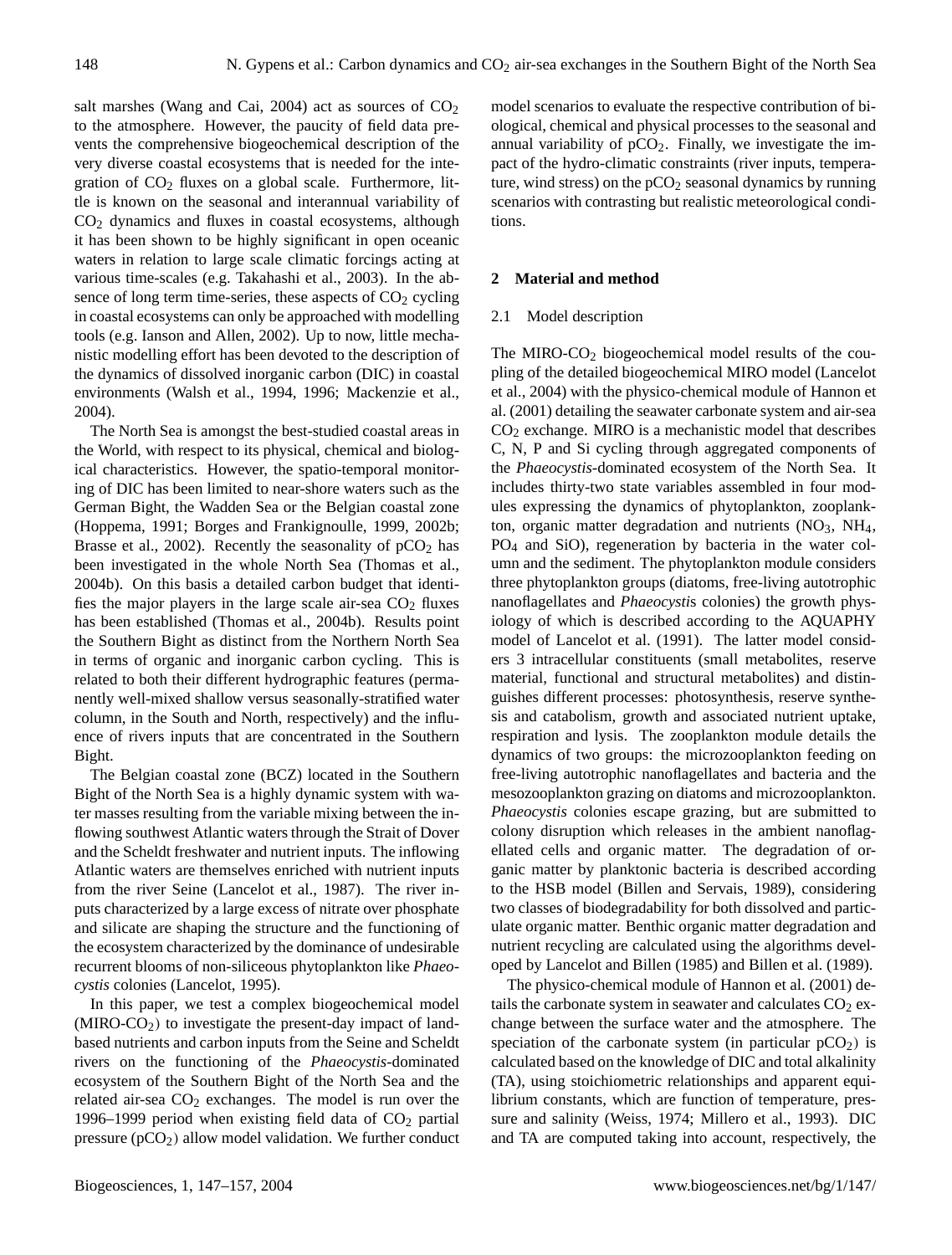

**Fig. 1.** Map of the studied area showing the MIRO multi-box frame (adapted from Lancelot et al., 2004) and the location of the station 330 (51°26.05' N; 002°48.50' E).

biological uptake or release of carbon and the phytoplankton assimilation of nitrate, all provided by the MIRO model. Airsea  $CO<sub>2</sub>$  fluxes are calculated from the  $pCO<sub>2</sub>$  gradient across the air-sea interface and the gas transfer velocity estimated from wind speed and using the parameterisation of Nightingale et al. (2000). The latter was chosen among several existing empirical formulations since it was established from dual tracer experiments in the Southern Bight of the North Sea.

## 2.2 Model runs

The MIRO- $CO<sub>2</sub>$  model was applied in the coastal domain of the eastern English Channel and Southern Bight of the North Sea, between the Baie de Seine and the northern limit of BCZ (Fig. 1). The model was implemented in a multibox frame delineated on the basis of the hydrological regime and the river inputs. In order to take into account the cumulated nutrient enrichment of Atlantic waters by the Seine and Scheldt rivers, two successive boxes, assumed to be homogeneous, were chosen from the Baie de Seine to the BCZ (Fig. 1). Each successive box was characterized by its own area, depth, water temperature and average salinity, light conditions and water residence time and was treated as an open system, receiving water from the southern adjacent box and exporting water to the northern box (Lancelot et al., 2004). The boundary conditions were provided by the results of the calculations performed for the conditions existing in the Western Channel area, considered as a quasioceanic closed system. Initial conditions of nutrients were extracted from the database of Radach et al. (1995). Initial conditions of DIC (2070 mmol C m<sup>-3</sup>) and total alkalinity (2290 mmol m−<sup>3</sup> ) were estimated from existing data in the area for the 1996-1999 period (Borges and Frankignoulle, 2003). The seasonal variation of the state variables was calculated by solving the equations expressing mass conservation, according to the Euler procedure, with a time step of



Fig. 2. Modelled (solid line for BCZ) and observed  $(\blacklozenge$  at station 330) temperature (black) and salinity (grey).

15 min. Conservation equations and parameters are detailed in Lancelot et al. (2004).

Model simulations were run with 1996–1999 climatological forcings for hydro-meteorological conditions and river inputs. These functions were computed from recorded daily global solar radiation (Oostende Station, Institut Royal de Météorologie, Belgium), seawater temperature and monthly nutrient loads for the rivers Seine (Cellule Antipollution de Rouen du Service de la Navigation de la Seine, France) and Scheldt [Institute for Inland Water Management and Waste Water Treatment, The Netherlands) and Department of Environment and Infrastructure (Ministry of Flemish Community, Belgium). Organic carbon loads by the Scheldt were retrieved from the Dutch water base [\(http://www.waterbase.nl\)](http://www.waterbase.nl). For the river Seine, we used data described in Servais et al. (2003). Land-based fluxes of DIC and TA were estimated based on a compilation of DIC and TA concentrations in the Seine and the Scheldt rivers (Frankignoulle et al., 1996, 1998; Frankignoulle and Borges, 2001b; Abril, personal communication) and river discharges, making use of the "apparent zero end-member" method (Kaul and Froelich, 1984). Atmospheric  $pCO<sub>2</sub>$  was extracted from the Mace Head (53°33′ N 9°00′ W, Southern Ireland) and the National Oceanic and Atmospheric Administration/climate Monitoring and Diagnostics Laboratory/Carbon Cycle Greenhouse Gases Group (NOAA/CMDL/CCGG) air sampling network (available at [http://www.cmdl.noaa.gov/\)](http://www.cmdl.noaa.gov/). Wind speed at 50.0◦ N 6.0◦ W was provided by the Pacific Fisheries Environmental Laboratory (PFEL) and is based on Fleet Numerical Meteorology and Oceanography Center (FNMOC) synoptic pressure fields.

# 2.3 Validation data

Model results were daily-averaged and compared with available data sets in the central BCZ at the station 330 (51◦26.05 N; 02◦48.50 E) for the 1996–1999 period. Over this period, nutrients, phytoplankton and chlorophyll data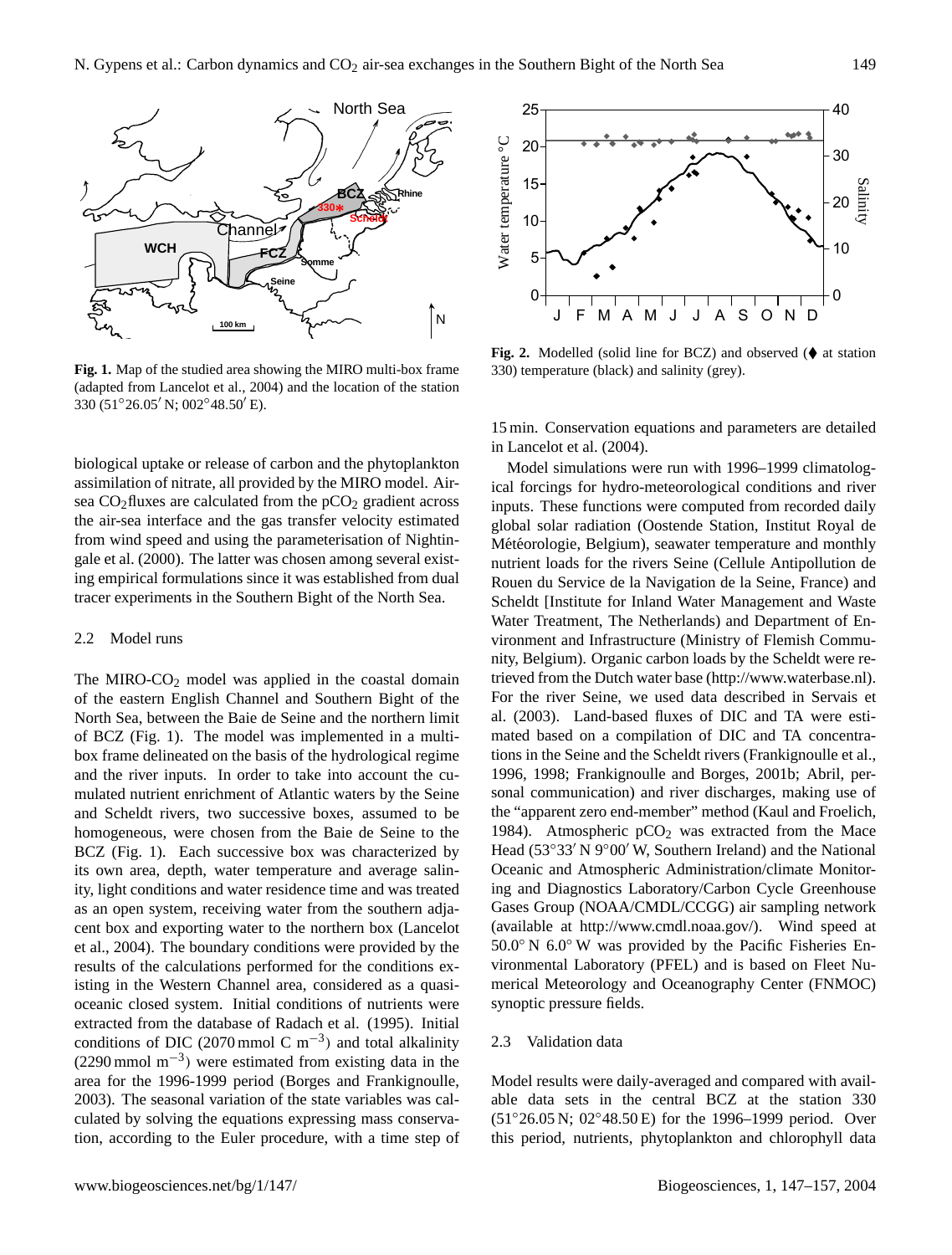

**Fig. 3.** Model results in BCZ (solid line) and observations 5-day average and standard deviation over 1996–1999 ( $\blacklozenge$ ) of (a) diatoms, **(b)** *Phaeocystis* colonies, **(c)** Chlorophyll-a, **(d)** bacteria, **(e)** microzooplankton and **(f)** copepods at the station 330 for the 1996–1999 period.

were collected at a weekly frequency except during winter when bimonthly (Rousseau, 2000). DIC was calculated from TA and pCO<sub>2</sub> measured between 1996 and 1999 in the BCZ and WCH (Borges and Frankignoulle, 1999, 2002b, 2003). Due to the inherent discrepancy between in situ temperature at the time of  $pCO<sub>2</sub>$  measurement and that imposed by the climatological forcing of the model (Fig. 2), field data of pCO2were corrected with respect to the modelled temperature. Similarly, DIC and TA data obtained at station 330 were normalized to the mean BCZ salinity of 33.5 imposed by the chosen box-model implementation in order to overcome the effect of salinity discrepancy (Fig. 2). The normalized DIC and TA are written  $DIC_{(33.5)}$  and TA $_{(33.5)}$ .

# **3 Results and discussion**

# 3.1 Model validation

# 3.1.1 Biological state variables

Figure 3 compares MIRO-CO<sub>2</sub> predictions of diatom (Fig. 3a) and *Phaeocystis* (Fig. 3b) biomass, total phytoplankton (mg Chl  $a$  m<sup>-3</sup>, Fig. 3c), bacteria (Fig. 3d), microzooplanktonic (Fig. 3e) and copepods (Fig. 3f) biomass with field data collected between 1996 and 1999. The model



**Fig. 4.** Model results (solid line) and observations ( $\blacklozenge$ ) of (a) dissolved inorganic carbon  $DIC_{(33.5)}$ , (b) total alkalinity  $TA_{(33.5)}$  and  $(c)$  surface water  $pCO<sub>2</sub>$ . The dotted line corresponds to the atmospheric equilibrium. Modelled results of sensitivity test were added (dotted line) on (a)  $DIC_{(33.5)}$ , (b)  $TA_{(33.5)}$  plots.

describes reasonably well the main trends (timing and magnitude) of the diatom-*Phaeocystis*-diatom succession: spring diatoms (Fig. 3a) initiate the phytoplankton bloom in early March and are followed by *Phaeocystis* colonies (Fig. 3b) which reach concentrations of 20 mg Chl  $a$  m<sup>-3</sup> in April (Fig. 3c). Summer diatoms bloom after *Phaeocystis* decline and maintain up to fall. In agreement with observations, MIRO-CO<sup>2</sup> results show non-negligible concentration of diatoms all over the year (Fig. 3a) contrasting with the unique bloom of *Phaeocystis* in spring (Fig. 3b). Phytoplankton decline in spring stimulates the development of diverse heterotrophs such as bacteria (Fig. 3d), microzooplankton (Fig. 3e) and copepods (Fig. 3f). The seasonal succession and magnitude of spring bacteria and microzooplankton biomass are well captured by the model. However, biomass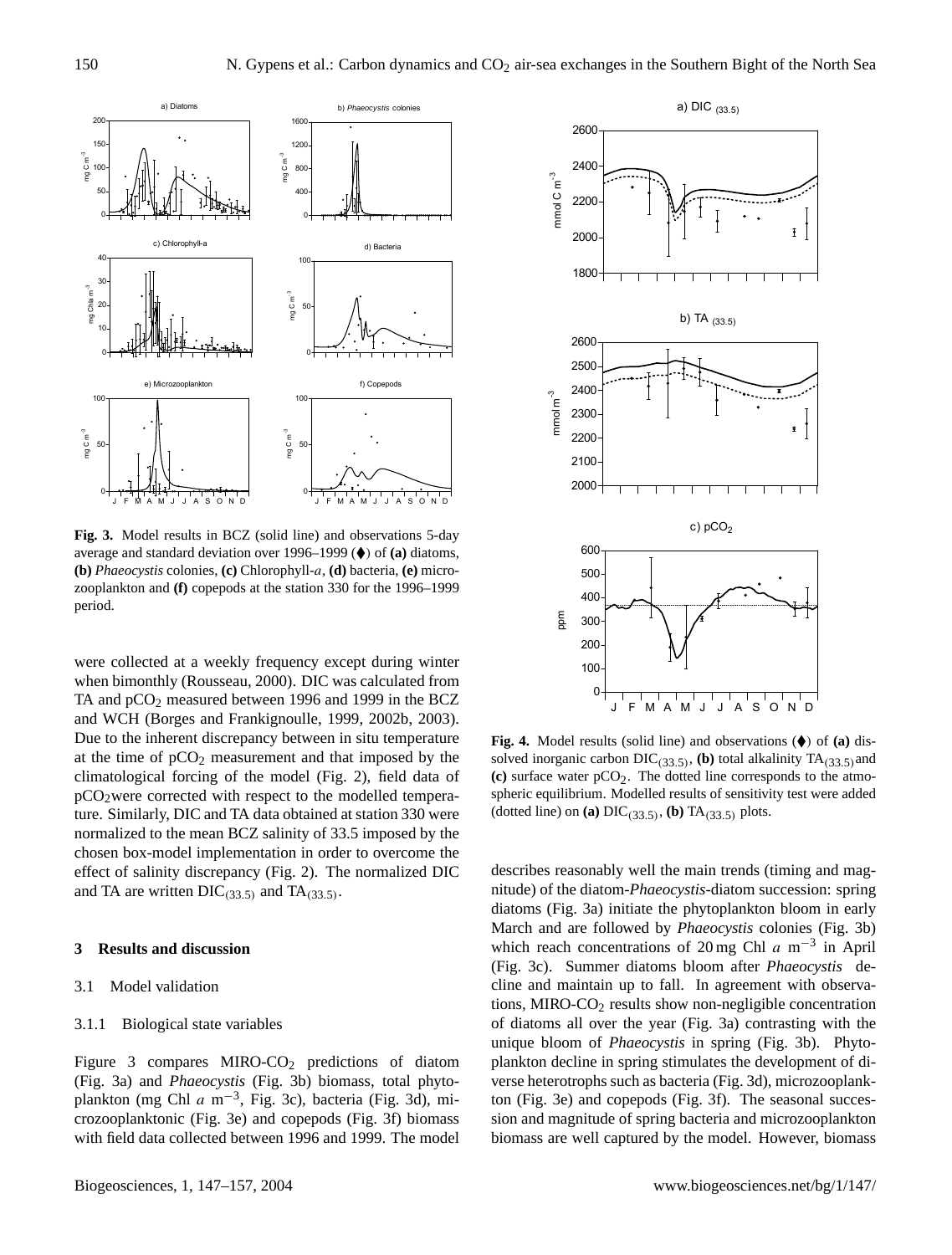reached by copepods and bacteria in spring and fall, respectively, are not properly simulated. These weaknesses of the model are discussed in Lancelot et al. (2004) and is mainly attributed to some mismatch between the simulated seasonal succession of copepods and their prey which might be related to some unreliable description of either the mortality process and fate of *Phaeocystis* colonies and derived matter and/or the copepod feeding function. Experimental work in this matter is in progress.

#### 3.1.2 Carbonate chemistry

Figure 4 compares MIRO-CO<sub>2</sub> simulations of DIC $(33.5)$ (Fig. 4a),  $TA_{(33.5)}$  (Fig. 4b) and surface water  $pCO_2$  (Fig. 4c) with field observations. The seasonal evolution of  $DIC_{(33.5)}$ and  $TA_{(33.5)}$  is reasonably well captured by the model but concentrations obtained overestimate field data, especially in winter and late fall (Fig. 4a, b) when biological activity is low (Fig. 3). The simulated  $DIC_{(33.5)}$  clearly reaches lowest values at the time of *Phaeocystis* bloom maximum (Fig. 3b; Fig. 4a) and increases in mid-May when heterotrophs prevail over autotrophs (Fig. 4a; Fig. 3d, e, f). In agreement the highest  $TA_{(33.5)}$  values (Fig. 4a) are modelled in end April-early May when phytoplankton biomass is elevated (Fig. 3a, b, c) and consumes  $NO<sub>3</sub>$ . Lowest  $TA<sub>(33.5)</sub>$  are simulated in late fall (Fig. 4b) when phytoplankton growth has ceased but heterotrophic process and nitrification are still operating. The observed seasonal signal of  $TA_{(33.5)}$ is well represented (Fig. 4b) but the modelled amplitude  $(110 \text{ mmol m}^{-3})$  is weak compared to that suggested by field data (∼200 mmol m−<sup>3</sup> , Fig. 4b), mainly because of the failure of the model to capture the observed late fall-winter minima (Fig. 4b). At the annual scale, Atlantic waters bring 96% of TA in BCZ and river loads and biological processes contribute 3.9% and 0.1%, respectively. Sensitivity tests with varying initial TA corresponding to the range of observed values in WCH (Borges and Frankignoulle, 2003) indicate that a reduction of WCH initial conditions of TA by less than 2% improves significantly model simulations of DIC (Fig. 4a) and TA (Fig. 4b) in winter while fall observations remain overestimated by the model (Fig. 4a, b). Elevated modelled TA in fall could result from an overestimation of river inputs during this period. At that time of the year (October to January), river discharge is high and inputs of TA account for 45% of annual river loads. Due to the importance of biological processes on magnitude and seasonal variability of DIC, modification of DIC initial value in the Western Channel has no impact on DIC magnitude in the Belgian coastal zone.

The discrepancies in the BCZ between observed and modelled DIC and TA are due to the structure of the model since initial conditions are not forced in the BCZ but result from the transformations of chemical water properties from the WCH (model initial conditions) due to river inputs and biological activity during transport through the FCZ and BCZ



**Fig. 5.** Annual budget of C flows at the scale of the BCZ (mol C  $m^{-2}$  y<sup>-1</sup>).

boxes. Altogether, these discrepancies between observed and modelled DIC and TA have no influence on the magnitude and seasonal evolution of the modelled  $pCO<sub>2</sub>$ .

The comparison between modelled and measured  $pCO<sub>2</sub>$ (Fig. 4c) shows that our model is able to describe the observed seasonal variability, both in time and amplitude. The latter (defined as the difference between the maximum and minimum values) is evaluated at 300 ppm with  $pCO<sub>2</sub>$  values ranging between 445 ppm in summer and 145 ppm in spring (Fig. 4c). Model  $pCO<sub>2</sub>$  values generally agree fairly well with observations except in fall when field data are significantly higher than modelled values. Over the winter season, modelled surface  $pCO<sub>2</sub>$  are close to saturation (Fig. 4c). A marked decrease of  $pCO<sub>2</sub>$  is simulated in early March and coincides with the onset of the diatom bloom (Fig. 4c; Fig. 3a) and  $pCO<sub>2</sub>$  reaches its minimum (145 ppm) during the *Phaeocystis* bloom (Fig. 4c; Fig. 3b). Modelled pCO<sub>2</sub> increases as *Phaeocystis* declines and values above saturation with respect to atmospheric  $CO<sub>2</sub>$  are reached in July up to the end of October (Fig. 4c). The model early decrease of surface water pCO<sup>2</sup> in September compared to observations might be due to some underestimation of modelled bacterial biomass (and related activity) during fall (Fig. 3d).

#### 3.2 Carbon budget

An annual budget of C flows was constructed for BCZ based on time integration of MIRO daily simulations of biological activities (photosynthesis and planktonic and benthic respiration), Atlantic inputs, Scheldt loads and airsea  $CO<sub>2</sub>$  fluxes. Results of these calculations (Fig. 5)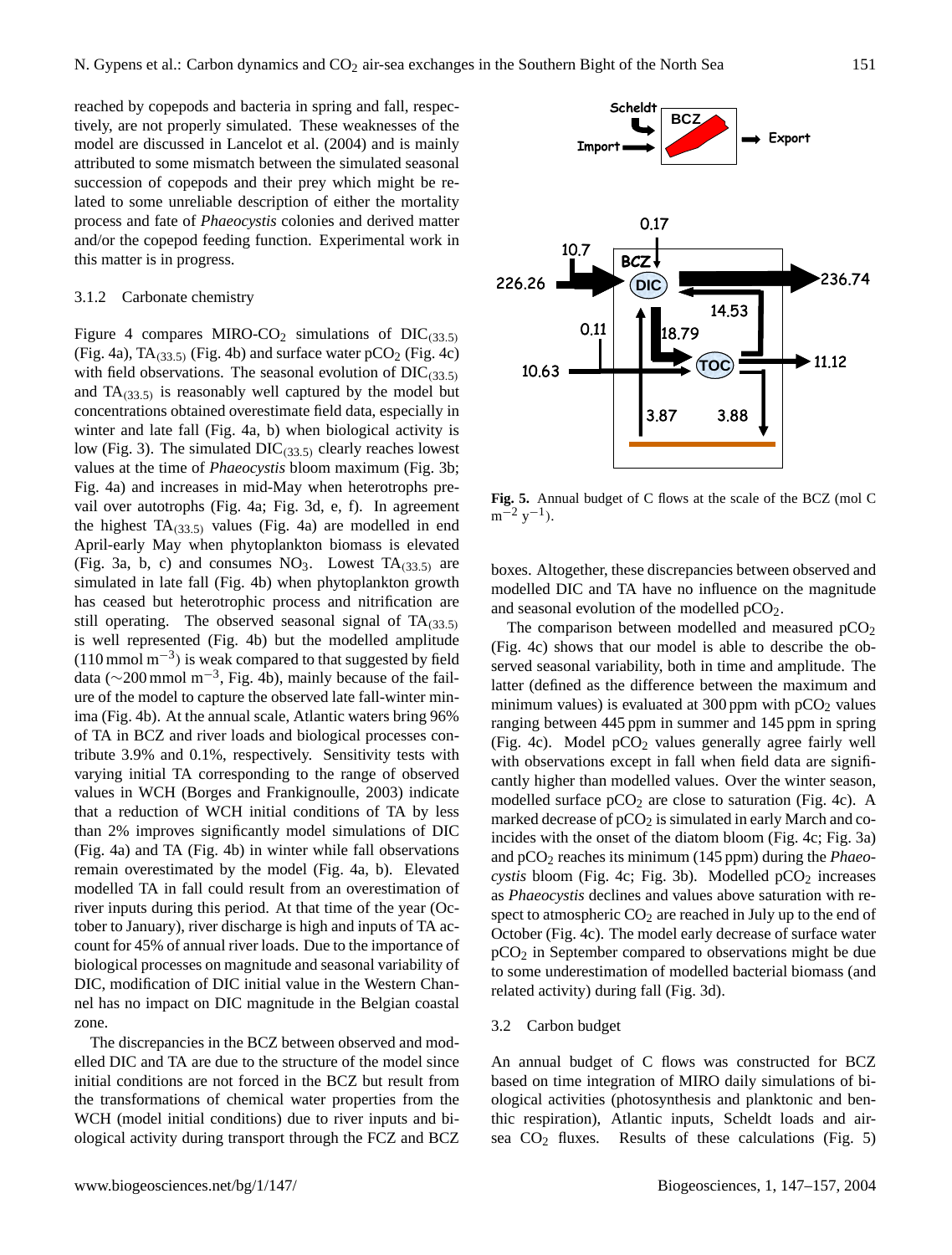

**Fig. 6.** Seasonal evolution of **(a)** modelled air-sea  $CO<sub>2</sub>$  flux, **(b)** mean water temperature for the 1996–1999 period and **(c)** gross primary production (GPP), total respiration (R) and net ecosystem production (NEP) computed for BCZ from MIRO-CO<sub>2</sub> daily simulations of biological activities.

highlight the importance of Atlantic inputs of inorganic  $(226.26 \text{ mol C m}^{-2} \text{ y}^{-1})$  and organic  $(10.63 \text{ mol C m}^{-2} \text{ y}^{-1})$ carbon representing, respectively, 95 and 99% of total inputs to BCZ. River Scheldt inputs contributes to 4.5 and 1% of total DIC and TOC inputs, respectively. The uptake of atmospheric CO<sub>2</sub> is low  $(-0.17 \text{ mol C m}^{-2} \text{ y}^{-1})$  i.e. less than 0.1% of the total input of DIC. Autotrophic processes fix some 8% of the annual input of DIC (18.79 mol C m<sup>-2</sup> y<sup>-1</sup>) from which 77 and 20% is remineralzed in the water column and sediment, respectively (Fig. 5). At the annual scale BCZ exports to the North some 0.38 mol C m<sup>-2</sup> y<sup>-1</sup> as TOC while little carbon is buried in the sediment (0.01 mol C m<sup>-2</sup> y<sup>-1</sup>).

3.3 Physical and biological controls of surface water  $pCO<sub>2</sub>$ and air-sea  $CO<sub>2</sub>$  fluxes in central BCZ at the seasonal and annual scales

Physical and biological mechanisms regulating  $pCO<sub>2</sub>$ (Fig. 4c) and air-sea exchanges of  $CO<sub>2</sub>$  (Fig. 6a) in central BCZ were first investigated based on the comparative analysis of MIRO- $CO<sub>2</sub>$  daily forcing of temperature (Fig. 6b) and predictions of biological features (gross primary production GPP, community respiration R (including autotrophic and heterotrophic planktonic and benthic respiration) and net ecosystem production NEP (the difference between GPP and R), Fig. 6c). In winter (November to late February), NEP and R are close to zero (Fig. 6c) and  $pCO<sub>2</sub>$  fluctuations (Fig. 4c) are modulated by river inputs of carbon and seawater temperature (Fig. 6b). The system is near equilibrium and air-sea  $CO<sub>2</sub>$  fluxes are close to zero (Fig. 6a). From mid-March to end April, NEP is high enough to reverse the positive effect of temperature increase on  $pCO<sub>2</sub>$ that reaches extremely low values with respect to saturation (Fig. 4c; Fig. 6b, c). In accordance, our model calculates for this period an important sink of atmospheric  $CO<sub>2</sub>$  in central BCZ (up to  $-20$  mmol C m<sup>-2</sup> d<sup>-1</sup>; Fig. 6a). In May, NEP is strongly negative (i.e. the system is heterotrophic) and surface water  $pCO<sub>2</sub>$  increases due to both respiration and temperature increase (Fig. 4c; Fig. 6b, c). As a consequence the system evolves progressively from a sink of atmospheric  $CO<sub>2</sub>$  during spring to a source during the period end of June to November (Fig. 6a). After November, the system is again close equilibrium (Fig. 6a). Overall MIRO- $CO<sub>2</sub>$  estimates a weak annual sink of atmospheric  $CO<sub>2</sub>$  of  $-0.17$  mol C m<sup>-2</sup> y<sup>-1</sup>.

As a first attempt to appraise the relative importance of physical and biological controls of surface water  $pCO<sub>2</sub>$ , we used the approach of Takahashi et al. (2002) that separates the seasonal effect of 'net biology' from that of temperature. As defined by these authors the 'net biology' effect includes the effect of biological processes, TA variation due to nitrate utilization, air-sea exchange of  $CO<sub>2</sub>$  and an addition of DIC and TA by external forcing (river inputs in the present study). Removal of the temperature effect on  $pCO<sub>2</sub>$  simulations is obtained after normalization of modelled daily values of  $pCO_2$  to the annual mean temperature (11.9 $\degree$ C) using the equation:

$$
pCO2 at Tmean=pCO2 mod \cdot exp [0.0423 \cdot (Tmean-Tmod)],
$$
\n(1)

where  $T_{mean}$  and  $T_{mod}$  are, respectively, the climatological annual mean and daily temperature (in ◦C) used in model runs.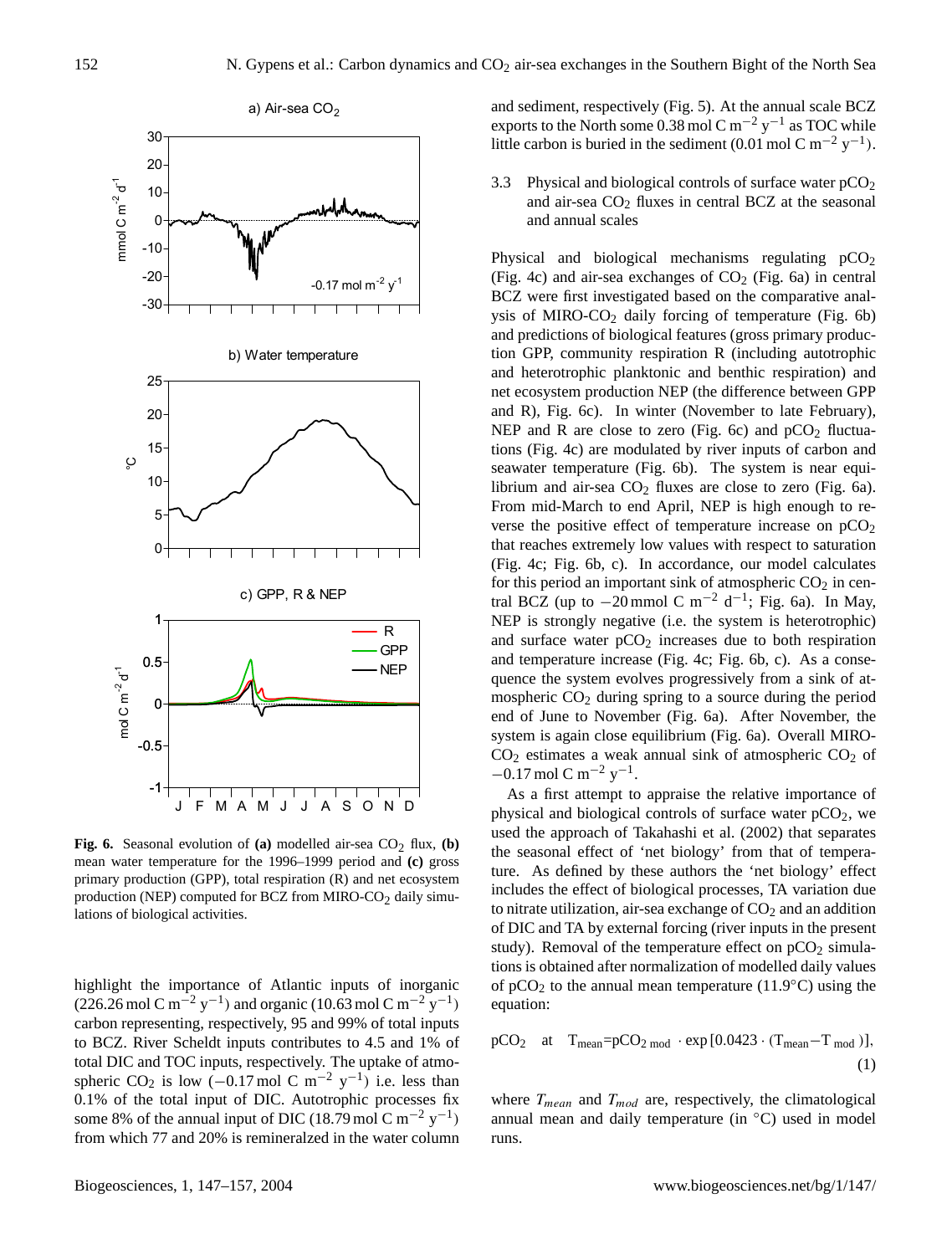

Fig. 7. Seasonal evolution of MIRO-CO<sub>2</sub> pCO<sub>2</sub> computed for **(a)** the reference run and by closing **(b)** biological processes or only *Phaeocystis* growth, **(c)** river inputs of inorganic and organic carbon or **(d)** both biological processes and carbon inputs. The annual integrated  $CO<sub>2</sub>$  air-sea flux calculated for each scenario is indicated on the corresponding plot.

The seasonal effect of temperature on  $pCO<sub>2</sub>$  is further estimated by attributing to the mean annual  $pCO<sub>2</sub>$  deduced from model runs (i.e. 360 ppm) a correction factor based on the difference between  $T_{mod}$  and  $T_{mean}$  as above. According to these calculations, the effect of biology on  $pCO<sub>2</sub>$ , represented by the seasonal amplitude of  $pCO<sub>2</sub>$  values corrected to the mean annual temperature, is estimated at 350 ppm (150 ppm in May to 500 ppm in February). The effect of temperature change is less, 230 ppm (260 ppm in January-February to 490 ppm in July-August). The relative importance of the temperature and 'net biology' effect (T/B) is given by the ratio between the above seasonal amplitudes and is evaluated at 0.66. Thus, based on MIRO- $CO<sub>2</sub>$  results we conclude that temperature contributed less to the seasonal  $pCO<sub>2</sub>$  variability of central BCZ in 1996–1999 than biological processes. However in areas influenced by river inputs of carbon and nutrients such as BCZ, the approach of Takahashi et al. (2002) includes their impact in the so-called 'net biology' effect.

As an alternate approach to resolve these contributions, we compared MIRO-CO<sup>2</sup> reference 1996–1999 simulations of the seasonal evolution of surface water  $pCO<sub>2</sub>$  in BCZ and the related annual air-sea  $CO<sub>2</sub>$  fluxes (Fig. 7a) with those obtained by closing separately biological processes, *Phaeocystis* only (Fig. 7b) and the river inputs of organic and inorganic carbon (Fig. 7c). For the latter scenario the river nutrient inputs were maintained. A supplementary MIRO- $CO<sub>2</sub>$  scenario with closing both biological processes and river inputs of carbon was conducted to extract the solely thermodynamic effect of temperature change on  $pCO_2$  (Fig. 7d).

Suppressing biological processes predicts in BCZ a significant annual source of atmospheric CO<sub>2</sub> (+0.53 mol C m<sup>-2</sup>



Fig. 8. Seasonal evolution of MIRO-CO<sub>2</sub> simulations of daily **(a)**  $pCO_2$ , **(b)** air-sea  $CO_2$  flux, **(c)** water temperature and **(d)** net ecosystem production computed for WCH and BCZ boxes. Model results of  $pCO<sub>2</sub>$  in WCH (solid line) are compared with available observations in that area  $(\blacklozenge)$ . The dotted line, in the pCO<sub>2</sub> plots, corresponds to atmospheric  $pCO<sub>2</sub>$ . The calculated annual  $CO<sub>2</sub>$  airsea flux is added to each plot of air-sea  $CO<sub>2</sub>$  flux.

 $y^{-1}$ , Fig. 7b). This suggests that biology is responsible for the annual sink predicted in BCZ (Fig. 7a) by taking up to 0.7 mol C m<sup>-2</sup> y<sup>-1</sup> of atmospheric CO<sub>2</sub>. In the absence of biology, seasonal evolution of water  $pCO<sub>2</sub>$  is mainly determined by temperature and water  $CO<sub>2</sub>$  super-saturation with respect to the atmosphere is simulated in summer (Fig. 7b) when water temperature is elevated (Fig. 6b). Additional comparison with scenarios closing separately *Phaeocystis* colonies estimates at more than 50% the contribution of their bloom to this uptake ( $-0.47$  mol C m<sup>-2</sup> y<sup>-1</sup>, Fig. 7b). Comparison with the reference run (Fig. 6a) indicates that the simulated water  $CO<sub>2</sub>$  under-saturation in spring is mainly associated with *Phaeocystis* colony growth. Spring diatoms also contribute to spring water  $CO<sub>2</sub>$  undersaturation (Fig. 7b) but to a lesser extent. Suppression of river inputs of organic and inorganic carbon has no detectable influence on the seasonal evolution of  $pCO_2$  but increases significantly the annual  $CO_2$ sink obtained with the reference run (Fig. 7a, c). River inputs of carbon thus represent a significant source of atmospheric CO<sub>2</sub> (+0.87 mol C m<sup>-2</sup> y<sup>-1</sup>) that is partly counteracted by biology on an annual scale  $(-0.7 \text{ mol C m}^{-2} \text{ y}^{-1})$ . Finally our scenarios predict an annual sink of atmospheric CO<sub>2</sub> of  $-0.32$  mol C m<sup>-2</sup> y<sup>-1</sup> associated to the seasonal signal of temperature only (Fig. 7d). All together these scenarios shows the predominance of different controls of  $pCO<sub>2</sub>$ and air-sea  $CO<sub>2</sub>$  exchanges in central BCZ along the season. Clearly river inputs of carbon are responsible for the simulated emission of  $CO<sub>2</sub>$  to the atmosphere in late winter, counteracting the effect of decreasing temperature (Fig. 7c,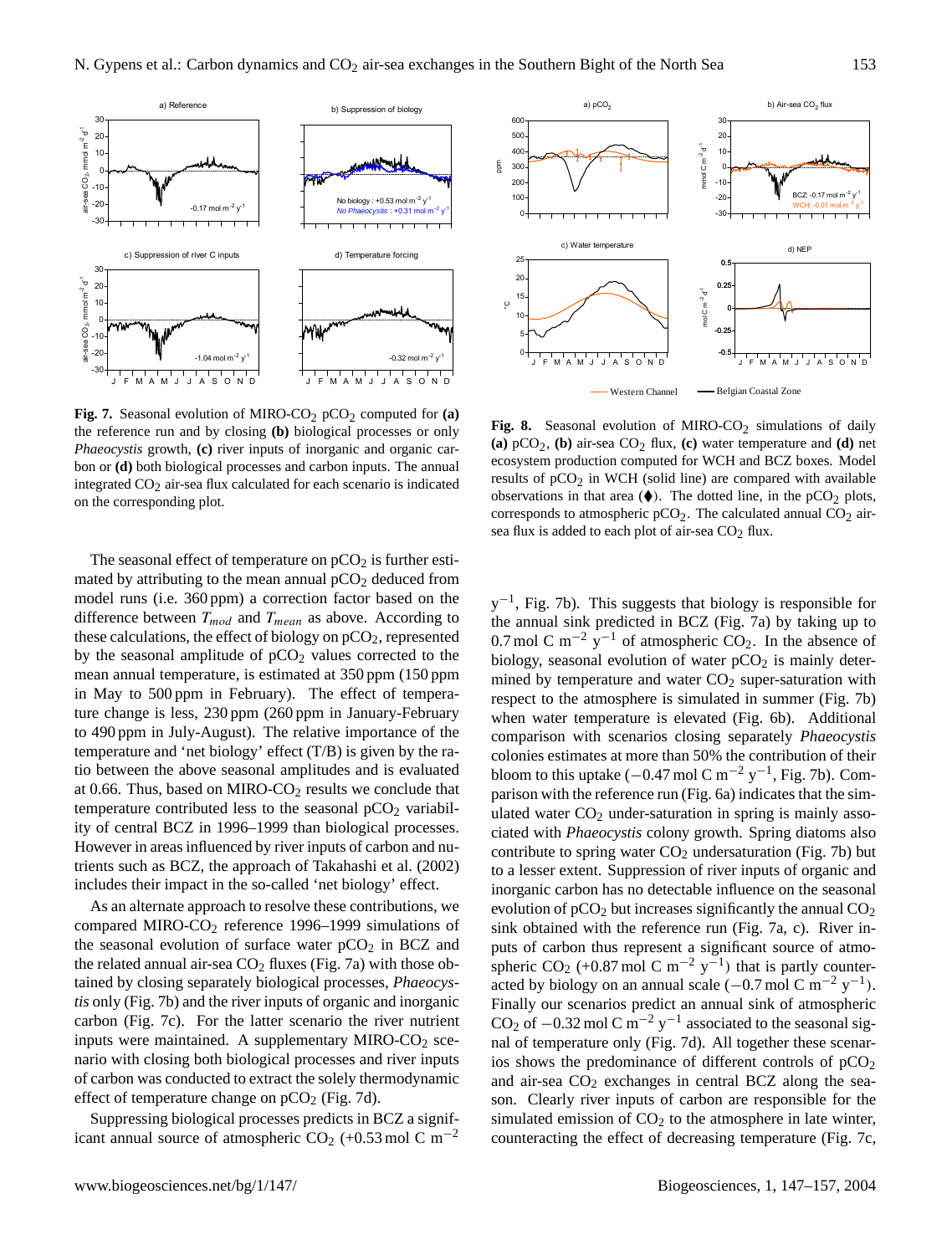

**Fig. 9.** Seasonal cycle of **(a)** Scheldt fresh water discharge, **(b)** water temperature and **(c)** wind speed for 1996 and 1999 compared to the climatological reference (for (a) Scheldt discharge and (b) water temperature).

d). NEP mostly that associated to *Phaeocystis* colonies explains the predicted  $CO<sub>2</sub>$  sink in spring which, under these conditions of temperature should have been a  $CO<sub>2</sub>$  source towards the atmosphere (Fig. 7a, b). During summer, temperature first and then C remineralization are the most important controls (Fig. 7b, d).

#### 3.4 Role of land-based nutrients

In order to better appraise the role of land-based nutrients and carbon in modulating the seasonal cycle of surface water  $pCO<sub>2</sub>$  and air-sea  $CO<sub>2</sub>$  fluxes, we compared model



Fig. 10. Seasonal evolution of MIRO-CO<sub>2</sub> pCO<sub>2</sub> obtained with changing **(a)** wind speed, **(b)** river carbon and nutrient loads **(c)** water temperature of 1996 and 1999 and **(d)** same as (c) but normalized to BCZ average temperature of 11.9◦C. The dotted line corresponds to atmospheric equilibrium.

results in central BCZ with those obtained for the WCH boundary conditions (Fig. 8). For this purpose simulations of  $pCO_2$  (Fig. 8a) and air-sea  $CO_2$  exchanges (Fig. 8b) in both areas were compared with the temperature forcing (Fig. 8c) and the simulated NEP (Fig. 8d). In the WCH, a fairly good agreement is observed between daily simulations of  $pCO<sub>2</sub>$  and available field data (Fig. 8a). As a general trend surface water  $pCO<sub>2</sub>$  in WCH is driven by temperature variation, being under-saturated with respect to the atmosphere between October and mid-March and oversaturated during spring-summer (Fig. 8a). Over the latter period, two small decreases in  $pCO<sub>2</sub>$  are simulated, coinciding with events of elevated NEP (Fig. 8d) that are counteracting the effect of temperature increase (Fig. 8a, c, d). However and contrary to BCZ, the simulated  $pCO<sub>2</sub>$ never reaches under-saturated values in spring due to the low productivity of WCH compared to BCZ (Fig. 8a). At the annual scale indeed BCZ is net autotrophic (integrated NEP=+0.38 mol C m<sup>-2</sup> y<sup>-1</sup>) while WCH is close to metabolic balance (integrated NEP ~0 mol C m<sup>-2</sup> y<sup>-1</sup>). Accordingly, WCH is almost in equilibrium with respect to atmospheric CO<sub>2</sub> (-0.01 mol C m<sup>-2</sup> y<sup>-1</sup>; Fig. 8b) when BCZ acts as a sink for atmospheric CO<sub>2</sub> (-0.17 mol C m<sup>-2</sup> y<sup>-1</sup>).

Applying the approach of Takahashi et al. (2002) to WCH simulations allows us to conclude that temperature variation over the year contributes more to  $pCO<sub>2</sub>$  seasonal variation than biology (T/B=1.21). Comparing this result with T/B obtained in BCZ (0.66) points to the major contribution of nutrient river inputs (i.e. coastal eutrophication) in counteracting the temperature control on surface water  $pCO<sub>2</sub>$ .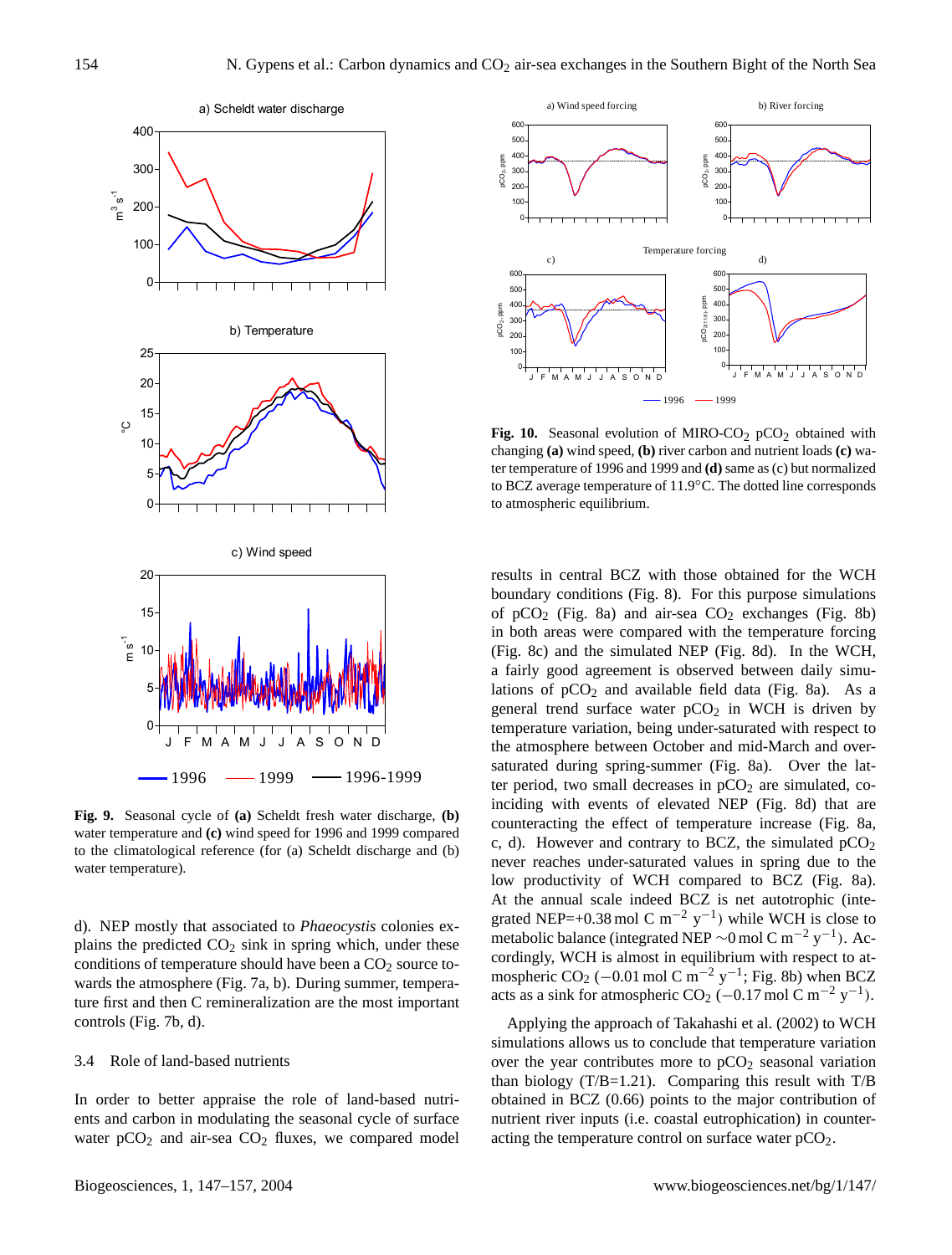|                                                                     | Reference<br>1996-1999 | 1996    | Wind speed<br>1999 | 1996    | River discharge<br>1999 | Temperature<br>1996 | 1999    |
|---------------------------------------------------------------------|------------------------|---------|--------------------|---------|-------------------------|---------------------|---------|
| Air-sea CO <sub>2</sub> flux, mol C m <sup>-2</sup> y <sup>-1</sup> | $-0.17$                | $-0.20$ | $-0.14$            | $-0.24$ | $-0.05$                 | $-0.39$             | $+0.04$ |
| GPP, mol C m <sup>-2</sup> y <sup>-1</sup>                          | 18.8                   | 18.8    | 18.8               | 17.2    | 21.9                    | 17.1                | 19.7    |
| R, mol C m <sup><math>-2</math></sup> y <sup><math>-1</math></sup>  | 18.4                   | 18.4    | 18.4               | 16.9    | 21.4                    | 16.7                | 19.3    |
| NEP, mol C m <sup>-2</sup> y <sup>-1</sup>                          | $+0.38$                | $+0.38$ | $+0.38$            | $+0.32$ | $+0.56$                 | $+0.44$             | $+0.42$ |
| T/B                                                                 | 0.66                   | 0.66    | 0.65               | 0.68    | 0.6                     | 0.68                | 0.69    |

# 3.5 Sensitivity to external present-day forcings

In this section we explore to what extent changing meteorological conditions (rainfall (i.e. river discharge), temperature, wind stress) could alter the seasonal and annual dynamics of  $pCO<sub>2</sub>$  in coastal waters. For this application, we choose to compare MIRO- $CO<sub>2</sub>$  reference simulations relative to the 1996–1999 climatological year with results obtained when running the model with changing one by one either the river inputs of carbon or the water temperature or the wind speed forcing corresponding to the most contrasted "meteorological" years for the period (the dry 1996 and wet 1999 year). For each simulation, the other forcing were maintained equal to the reference 1996–1999 mean value. Over 1996–1999, nutrient loads were very variable, modulated by freshwater discharge that was higher in 1999 compared to 1996 (Fig. 9a). Nutrient concentrations in the Seine and Scheldt rivers were indeed unchanged over this period. Similarly, concentrations of organic and inorganic carbon were assumed constant. Significantly higher temperatures were observed in 1999 compared to 1996, especially between January and August (Fig. 9b). Daily wind speeds were quite variable with however a similar annual average of 5.05 and 5.16 m s<sup>-1</sup> in 1996 and 1999, respectively (Fig. 9c).

The relative impact of each forcing was explored based on a comparison of modelled  $pCO<sub>2</sub>$  along the season (Fig. 10) and MIRO-CO<sub>2</sub> annual budget of biological activity (GPP, R and NEP) and air-sea  $CO<sub>2</sub>$  flux (Table 1). Generally, the seasonal trends and magnitude of  $pCO<sub>2</sub>$  variations were not significantly modified. However, significant changes in the intensity and direction of the annual air-sea  $CO<sub>2</sub>$  flux were simulated (Table 1).

#### 3.5.1 Wind speed forcing

We found a negligible effect of wind speed on the seasonal cycle of  $pCO<sub>2</sub>$  (Fig. 10a), since this forcing does not control NEP and temperature in our model (Table 1). Still, these model scenarios reveal that the daily variations of wind speed impacted significantly on the annual budget of air-sea  $CO<sub>2</sub>$  (18%; Table 1). The largest sink is predicted in 1996  $(-0.2 \text{ mol C m}^{-2} \text{ y}^{-1}$ , Table 1) and corresponds to lower gas transfer velocity, (8.38 and 8.58 cm  $h^{-1}$  (normalized to a Schmidt number of 600) in 1996 than in 1999, respectively).

# 3.5.2 River forcing

Comparison of seasonal simulations of water  $pCO<sub>2</sub>$  obtained with 1996 and 1999 river loads, shows for 1996 lower values between January and March, similar in May and higher from May to August (Fig. 10b). The lower late winter pCO<sup>2</sup> simulated in 1996 are mostly due to the lower DIC river inputs as biological activity in winter is low. The initial winter  $pCO<sub>2</sub>$  value in 1996 also probably explains why minimal  $pCO<sub>2</sub>$  values simulated in spring are very similar for both years (Fig. 10b), although the maximum NEP value obtained during the *Phaeocystis* bloom is higher in 1999 than 1996 (0.28 mol C m<sup>-2</sup> d<sup>-1</sup> in 1999 compared to 0.21 mol C m<sup>-2</sup> d<sup>-1</sup> in 1996, not shown).

On an annual base we calculated a lower sink for atmospheric  $CO<sub>2</sub>$  in 1999 compared to 1996 (Table 1) which contrasts with the elevated NEP simulated in 1999 (Table 1) in response to the higher riverine nutrient inputs. This has to be related to the higher DIC river inputs in 1999 that induce higher initial  $pCO<sub>2</sub>$  values in winter (Fig. 10b). Altogether this scenario points the dual role of river inputs on the seasonal dynamics of  $pCO<sub>2</sub>$  in eutrophied coastal waters by modulating their carbon and nutrient conditions.

# 3.5.3 Temperature forcing

Clearly, the difference in time and magnitude of surface water  $pCO<sub>2</sub>$  simulated in 1996 and 1999 (Fig. 10c) corresponds with temperature records deviation over the period Januaryto-July (Fig. 9b). Over this period temperature is significantly higher in 1999 than in 1996 (~3°C, Fig. 9b). In order to eliminate the temperature effect, modelled  $pCO<sub>2</sub>$  were normalized to the mean BCZ temperature (11.9<sup>○</sup>C, Fig. 10d). From January to February, the lower  $pCO<sub>2</sub>$  simulated in 1996 are clearly due to lower temperature compared to 1999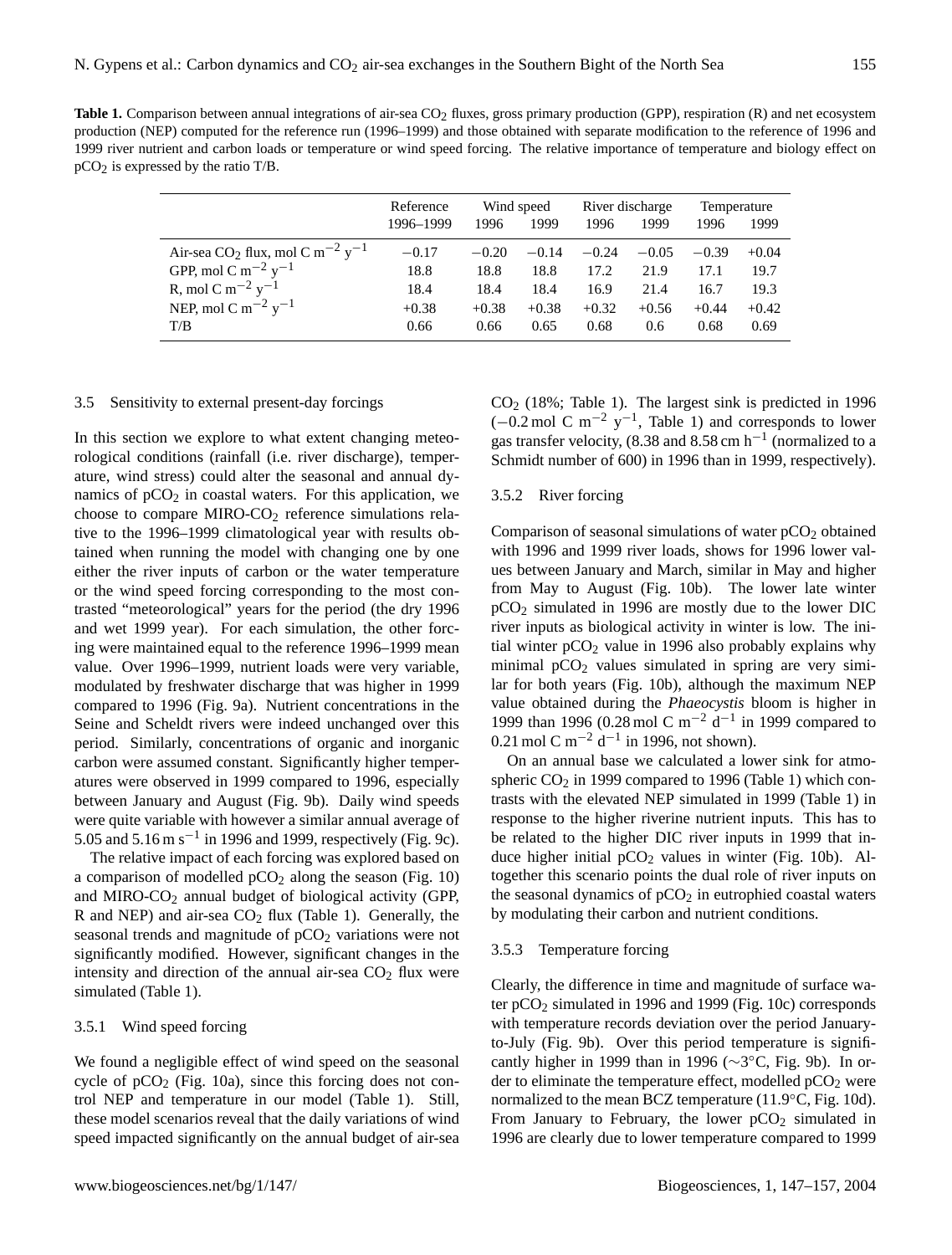(Fig. 10d). The 9 days delay obtained for the minimal simulated  $pCO<sub>2</sub>$  values in spring (Fig. 10d) is related to the late onset of *Phaeocystis* bloom in 1996 as a consequence of the temperature dependence of GPP. On an annual base, NEP is lower in 1999 than in 1996 (Table 1), in spite of a higher GPP in 1999 than in 1996 (Table 1), due to the stronger temperature dependence of heterotrophic processes.

The shift from an annual sink in 1996 to a source in 1999 of atmospheric  $CO<sub>2</sub>$  (Table 1) is related to a combination of temperature effect on the carbon chemistry and biology (increased respiration at higher temperature). Their relative importance can be assessed through the calculation of the T/B i.e. the ratio between  $\Delta p CO_{2(temp)}$  and  $\Delta p CO_{2(bio)}$  (Table 1). This suggests a higher temperature effect on biology than carbon chemistry. Indeed the T/B increase from 0.68 in 1996 to 0.69 in 1999 (Table 1) is due to a higher difference between  $\Delta p CO_{2(bio)}$  (362 ppm in 1996 compared to 353 ppm in 1999) than  $\Delta p CO_{2(temp)}$  (247 ppm in 1996 and 244 ppm in 1999).

# **4 Conclusions**

The MIRO-CO2 simulations, by showing stronger seasonal signals of  $pCO<sub>2</sub>$  and related air-sea  $CO<sub>2</sub>$  fluxes in the carbon and nutrient-enriched BCZ compared to more oceanic waters (WCH), is giving additional support to observationbased conclusions on the key role of coastal areas in the global carbon cycle (e.g. Frankignoulle and Borges, 2001a). We also demonstrated the advantage of model simulations and sensitivity analysis for the identification of the major physical and biological mechanisms controlling the seasonal dynamics of surface water  $pCO<sub>2</sub>$  and their external forcing. In particular, we highlighted the significance of the *Phaeocystis* bloom in the spring-time drawn-down of atmospheric  $CO<sub>2</sub>$ . The model also allows us to explore how the intensity and direction of the annual air-sea  $CO<sub>2</sub>$  flux was changed in relation to realistic variations of environmental forcing such as water temperature, fresh water discharge or wind speed.

Model results revealed that the seasonal variation of pCO<sub>2</sub> in the BCZ is strongly driven by nutrient-enriched biological activity in spring that counteracts the effect of temperature increase. On an annual scale for the 1996–1999 period, the solely river inputs of organic and inorganic carbon are driving a source of CO<sub>2</sub> of +0.87 mol C m<sup>-2</sup> y<sup>-1</sup> that is balanced by an atmospheric  $CO<sub>2</sub>$  uptake of  $-0.7$  and  $-0.32$  mol C m<sup>-2</sup> y<sup>-1</sup> due to nutrient stimulated NEP and temperature change, respectively. Globally an annual weak sink is predicted for BCZ. However, based on a sensitivity analysis, we also showed that the present-day interannual variations of fresh water discharge (and related land-based nutrient and carbon inputs) and water temperature might have a significant impact on the air-sea  $CO<sub>2</sub>$  fluxes in the BCZ.

These simulations clearly illustrate the potentially significant but complex variations of  $CO<sub>2</sub>$  fluxes in nearshore coastal ecosystems in response to small environmental changes within the range of present-day variability. These variations in  $CO<sub>2</sub>$  fluxes are a small glimpse of those that can be expected from environmental changes predicted in the near future in context of global change and/or of management strategies.

*Acknowledgements.* This work was carried out in the framework of the Belgium Federal Science Policy projects AMORE (EV/11/19) and CANOPY (EV/03/20), the EU-FP5 project EUROTROPH (EVK3-CT-2000-00040) and the project 2.4545.02 of the Fonds National de la Recherche Scientifique (FNRS). DIC and TA data in the Seine estuary were kindly provided by G. Abril (Département de Géologie et Océanographie, Université de Bordeaux 1). N. Gypens has financial support from the 'Fond pour la Formation a la Recherche dans l'Industrie et dans l'Agriculture' (FRIA, ` FNRS, Belgium). We also acknowledge the reviewers for their constructive feedback.

Edited by: J. Middelburg

## **References**

- Billen, G. and Servais, P.: Modélisation des processus de dégradation bactérienne de la matière organique en milieu aquatique, In: Micro-organismes dans les écosystèmes océaniques (Bianchi, M., Marty, D., Bertrand, J.-C., Caumette, P., and Gauthier, M.), edited by: Masson, 219–245, 1989.
- Borges, A. V. and Frankignoulle, M.: Daily and seasonal variations of the partial pressure of  $CO<sub>2</sub>$  in the surface seawater along Belgian and southern Dutch coastal areas, J. Mar. Syst., 19, 251– 266, 1999.
- Borges, A. V. and Frankignoulle, M.: Distribution of surface carbon dioxide and air-sea exchange in the upwelling system off the Galician coast, Global Biogeochem. Cycles, 16 (2), art.-no. 1020, 1–14, 2002a.
- Borges, A. V. and Frankignoulle, M.: Distribution and air-water exchange of carbon dioxide in the Scheldt plume off the Belgian coast, Biogeochemistry, 59, 41–67, 2002b.
- Borges, A. V. and Frankignoulle, M.: Distribution of surface carbon dioxide and air-sea exchange in the English Channel and adjacent areas, J. Geophys. Res., 108 (C8), 3140, doi:10.1029/2000JC000571, 2003.
- Borges, A. V., Djenidi, S., Lacroix, G., Théate, J.-M., Delille, B., and Frankignoulle, M.:  $CO<sub>2</sub>$  atmospheric flux from mangrove surrounding waters, Geophys. Res. Let., 30 (11), 1558, doi:10.1029/2003GL017143, 2003.
- Bouillon, S., Frankignoulle, M., Dehairs, F., Velimirov, B., Eiler, A., Abril, G., Etcheber, H., and Borges, A. V.: Inorganic and organic carbon biogeochemistry in the Gautami Godavari estuary (Andhra Pradesh, India) during pre-monsoon: the local impact of extensive mangrove forests, Global Biogeoch. Cycles, 17 (4), 1114, doi:10.1029/2002GB002026, 2003.
- Brasse, S., Nellen, M., Seifert, R., and Michaelis, W.: The carbon dioxide system in the Elbe estuary, Biogeochemistry, 59 (1–2), 25–40, 2002.